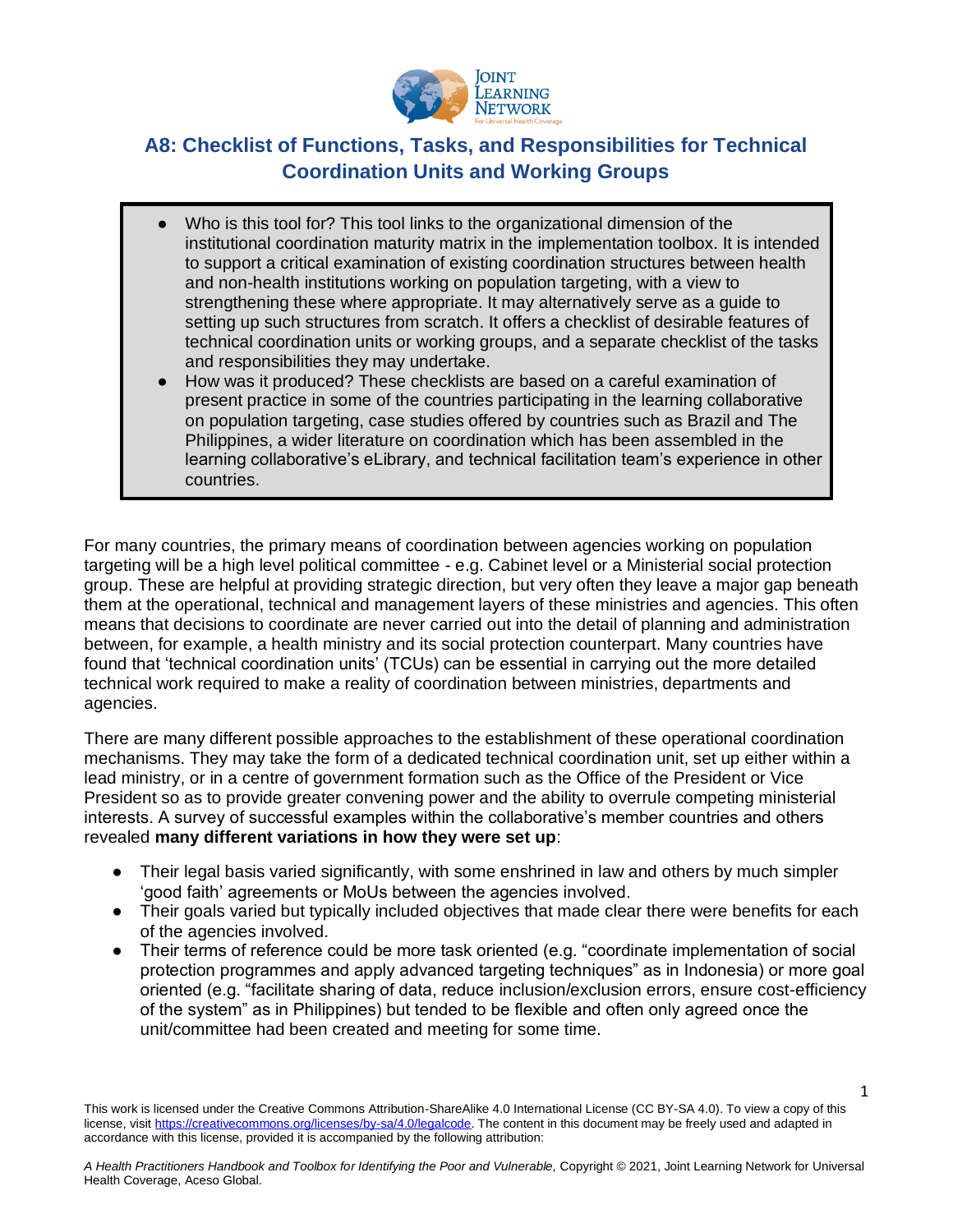

- Some had a range of sub-groups (e.g. Community empowerment, Data and IT, Monitoring and Evaluation, Communications, Statistics), while others were just a single group
- Group size varied between 3 and 6 core agencies involved in the groups, and most had named representatives who must attend and in some cases named deputies who were responsible for attending if the main official could not come. Some countries had external or independent people in the groups, others kept them purely inside the government.

These differences show that there is no single 'perfect' format for these operational coordination mechanisms, but rather countries should adapt their scope, composition and structure to their circumstances. **To guide this process of thinking about 'what will work best for you' the checklists below goes through a list of different features and decisions that our collaborative found was important in building better operational coordination for population targeting**, and asks you to consider what is relevant in your country context. Even if the answer to some questions is 'no' it will be worthwhile reflecting on why that is the case and whether change would be desirable. For each feature, the checklist asks whether the feature concerned is present or task is being carried out, and invites comment, especially on areas where improvement would be beneficial. The first checklist, in **Table 1, presents some features which international experience suggests are positive assets for coordination mechanisms of this kind. Table 2 provides a checklist of the actions and responsibilities with which the units or groups concerned may be tasked.**

## **Table 1: Checklist of desirable features**

The following are key features of successful Technical Working Groups for interagency coordination of population targeting functions.

| <b>Feature</b>                                                                                                                                                                                                                                            | <b>Relevant/</b><br>applicable? | <b>Present?</b> | <b>Comments</b> |
|-----------------------------------------------------------------------------------------------------------------------------------------------------------------------------------------------------------------------------------------------------------|---------------------------------|-----------------|-----------------|
| 1. The scope of the unit's or group's work has<br>been clearly defined (e.g. increased collaboration<br>between social protection and other programs,<br>convergence or consolidation in the management<br>of these programs, or integration of programs) | Yes/No                          | Yes/No          |                 |
| 2. A clearly-defined short to medium term<br>objective has been set (e.g. the sharing of health<br>and social protection population targeting data).                                                                                                      | Yes/No                          | Yes/No          |                 |
| 3. The scope and objective of the work has been<br>established in a Memorandum of Understanding<br>or similar which reflects the interests of all<br>participants and provides clear Terms of<br>Reference for the unit or group.                         | Yes/No                          | Yes/No          |                 |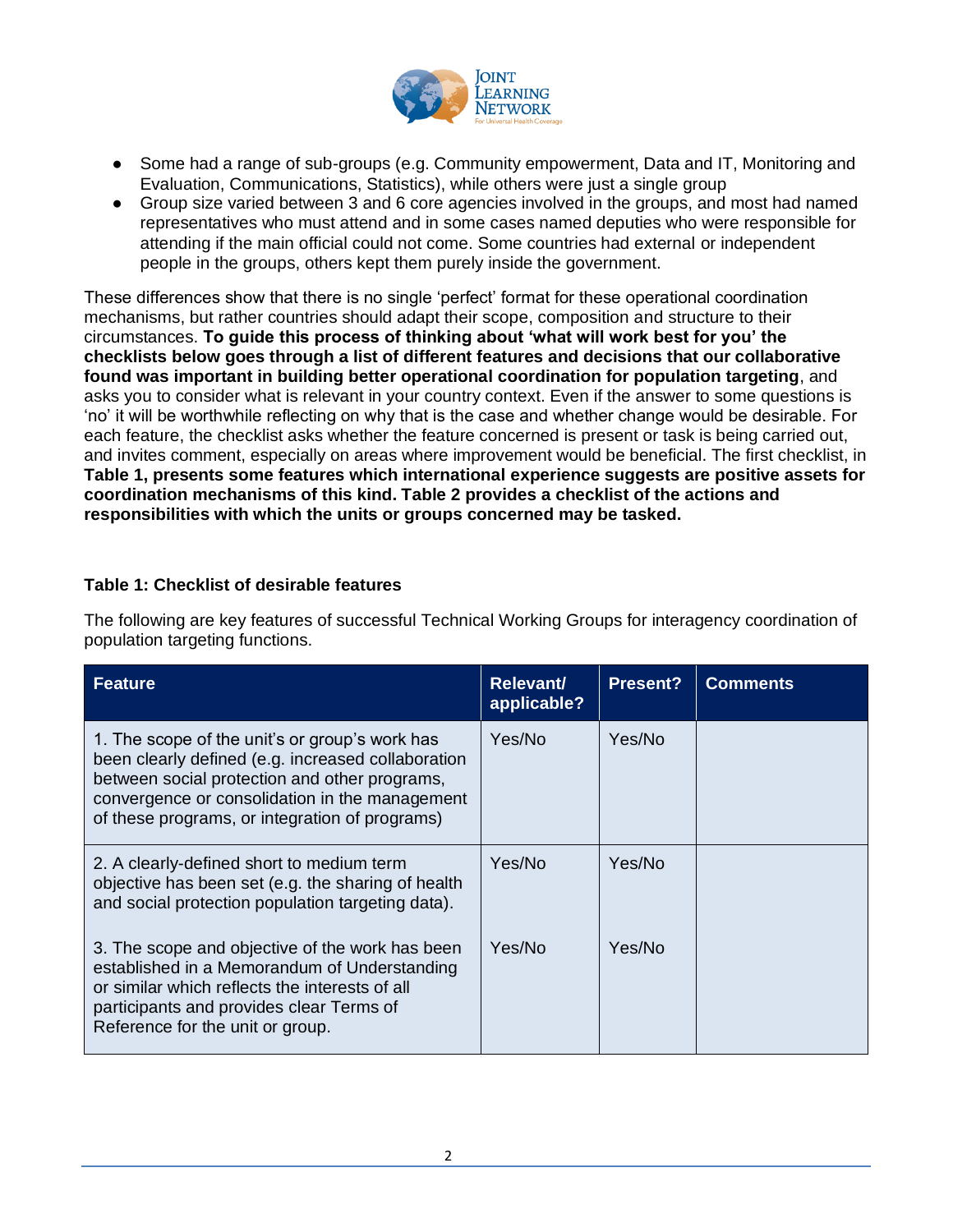

| 4. All of the organizations with a practical interest<br>in the outcome (and only those organizations) are<br>represented in the unit or group.                                                                    | Yes/No | Yes/No |  |
|--------------------------------------------------------------------------------------------------------------------------------------------------------------------------------------------------------------------|--------|--------|--|
| 5. The organizations concerned are represented<br>at an appropriate level of technical expertise and<br>seniority. There are named, nominated delegates<br>for each of the key participants in case of<br>absence. | Yes/No | Yes/No |  |
| 6. The staff concerned have adequate delegated<br>authority to take operational and technical<br>decisions on behalf of their organizations.                                                                       | Yes/No | Yes/No |  |
| 7. The unit is adequately staffed and resourced,<br>or the group is supported by an adequately<br>staffed and resourced secretariat.                                                                               | Yes/No | Yes/No |  |

## **Table 2: Checklist of tasks and responsibilities**

The following are key tasks, responsibilities and powers found to be commonly designated to Technical Working Groups for interagency coordination of population targeting.

| Task                                                                                                                                                                                        | Relevant/<br>applicable? | <b>Carried</b><br>out? | <b>Comments</b> |
|---------------------------------------------------------------------------------------------------------------------------------------------------------------------------------------------|--------------------------|------------------------|-----------------|
| 1. To carry out the necessary analysis and<br>identify any obstacles to achievement of the<br>defined objective.                                                                            | Yes/No                   | Yes/No                 |                 |
| 2. To develop solutions to overcome the<br>obstacles identified.                                                                                                                            | Yes/No                   | Yes/No                 |                 |
| 3. To take decisions on the implementation of<br>solutions, within the delegated authority of the<br>unit or members of the group.                                                          | Yes/No                   | Yes/No                 |                 |
| 4. To refer issues with significant revenue or<br>policy implications to a higher-level coordinating<br>body or decision-making authority, with clear<br>recommendations on how to proceed. | Yes/No                   | Yes/No                 |                 |